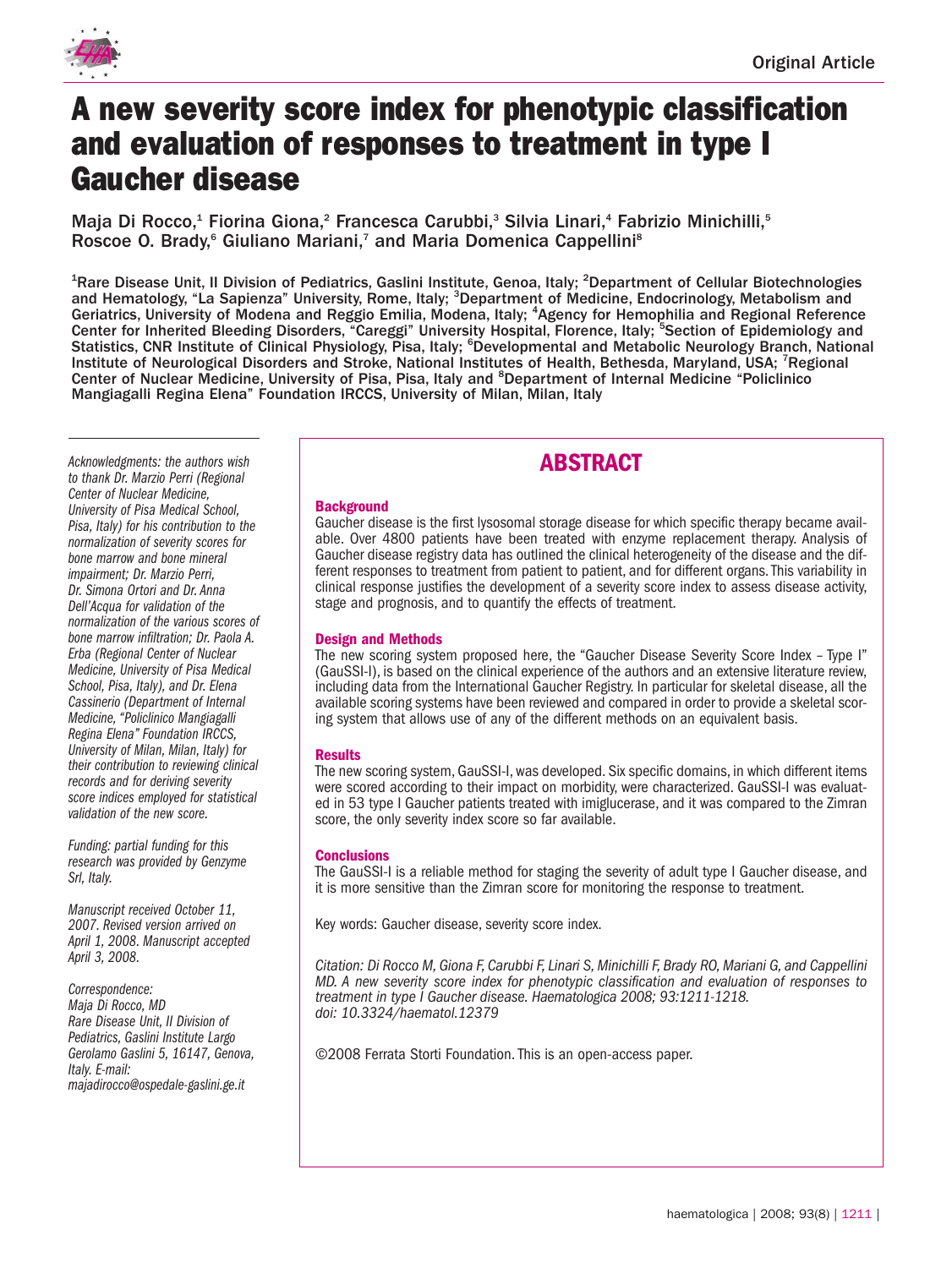#### **Introduction**

Gaucher disease is an autosomal recessive lysosomal storage disorder, in which a deficiency of the enzyme glucocerebrosidase leads to the accumulation of glucocerebroside in the lysosomes of monocytes and macrophages.1-2

The disease has traditionally been classified into three clinical phenotypes: type I – adult, non-neuronopathic; type II – infantile or acute neuronopathic form (rapidly progressive neurovisceral storage disease, with death during infancy); and type III – juvenile or chronic neuronopathic (less rapidly progressive neurovisceral storage disease).

Type I is the most prevalent form of Gaucher disease with an incidence of approximately 1/40-60,000 in the general population, and 1/450 in the Ashkenazi Jewish population. It is a chronic multiorgan disorder characterized by the presence of apparently disconnected symptoms and signs, which may encompass one or more of the following: splenomegaly, hepatomegaly, (pan)cytopenia, various bone manifestations and pulmonary disease. Central neurological involvement is rare and different and less severe than in type II and type III Gaucher disease.

The phenotypic expression and the clinical course of the disease are extremely heterogeneous, varying in severity among individuals as well as presenting with different degrees of involvement of different organs in the same individual.

Enzyme replacement therapy (ERT), available since the early 1990s, is an effective treatment for Gaucher disease, and today imiglucerase is the acknowledged standard of care for the treatment of patients with Gaucher type I and type III disease. Substrate reduction therapy (miglustat) $3-6$  has recently been approved for the treatment of symptomatic type I patients with mild to moderate disease for whom ERT is unsuitable or not a therapeutic option. Future treatments, including small molecule chaperones and gene therapy, are still under investigation.<sup>7,8</sup>

The availability of different therapies has increased the need for a methodology that is specific and sensitive enough to assess and monitor disease severity in individual patients, and to enable measurements of disease progression and response to treatment.

The only currently available index to estimate the severity of Gaucher disease was produced by Zimran *et al.* in 1992,<sup>9</sup> just at the beginning of the ERT era, and was originally designed to correlate Gaucher genotypes with phenotypes of the disease. Emerging data concerning clinical heterogeneity and different responses to treatment from different organs, as well as the availability of new imaging techniques and of new biological markers to quantify burden of disease, justify the development of a new score.<sup>10</sup>

# **Design and Methods**

The new scoring system, the *Gaucher Disease Severity*

*Score Index – Type I* (GauSSI-I), is based on the clinical experience of the authors, combined with an extensive review of the relevant literature (including data from the International Gaucher Registry, an observational database established in 1991). An adjusted Delphi technique was used to reach a consensus on the severity score. First, each participant listed all relevant disease manifestations, which were then collectively reviewed. The relative importance of the different domains, and the individual signs or symptoms included therein, was agreed upon.

#### *Skeletal domain*

Skeletal manifestations are a major problem in Gaucher disease. Bone pain, osteopenia and bone marrow infiltration (which are reversible following ERT), have a significant impact on the patients' wellbeing. In addition, irreversible complications such as osteonecrosis, osteolysis, permanent deformities from vertebral crush fractures or other pathological fractures, and secondary arthropathy, limit mobility, and affect quality of life substantially. As bone turnover is a slow process, $11$ the full extent of manifestations, especially in the mineral bone compartment, develops over a number of years, and the skeletal response to ERT is reported to be slower than the hematologic and visceral responses.

Skeletal changes were initially diagnosed by standard planar X-ray specifically showing gross changes in the mineral component of bone. Bone mineral density (BMD), either in the whole body or at selected skeletal sites (most commonly the lumbar spine and hip), is measured by dual-energy X-ray absorptiometry (DEXA). To evaluate the degree of bone marrow infiltration by Gaucher cells, several imaging methods have been developed, including magnetic resonance imaging (MRI) and scintigraphic imaging. At least seven different (semi-)quantitative scoring systems can be employed for magnetic resonance evaluation of the bone marrow.12-17 Among several methods proposed in the past<sup>18</sup> two different scintigraphic approaches are applicable routinely: 99mTc-radiocolloid bone marrow scintigraphy and scintigraphy with <sup>99m</sup>Tc-sestamibi.<sup>19,20</sup>

Thus, at least nine different bone marrow infiltration scores (seven MRI-based, two scintigraphy-based) can be employed to assess severity of basically the same pathological event: bone marrow infiltration by Gaucher cells. In order to include a skeletal score in the GauSSI-I, independently of the technique used to assess bone marrow infiltration, all the bone marrow infiltration scoring systems so far available were comparatively analyzed and stratified to make them equivalent to each other (normalization process). Only one normalized score corresponding to bone marrow involvement and another one pertaining to mineral bone involvement were used to develop the final overall GauSSI-I skeletal score of any given patient. Normalization was achieved by assigning the lowest value (*0*) to the absence of skeletal abnormalities, and scores *1* to *3* for increasing severity. The original scores were thus regrouped into four new categories (*0* to *3*) based on analogy of the parameters describing the severity of the abnormalities, which were graded as ini-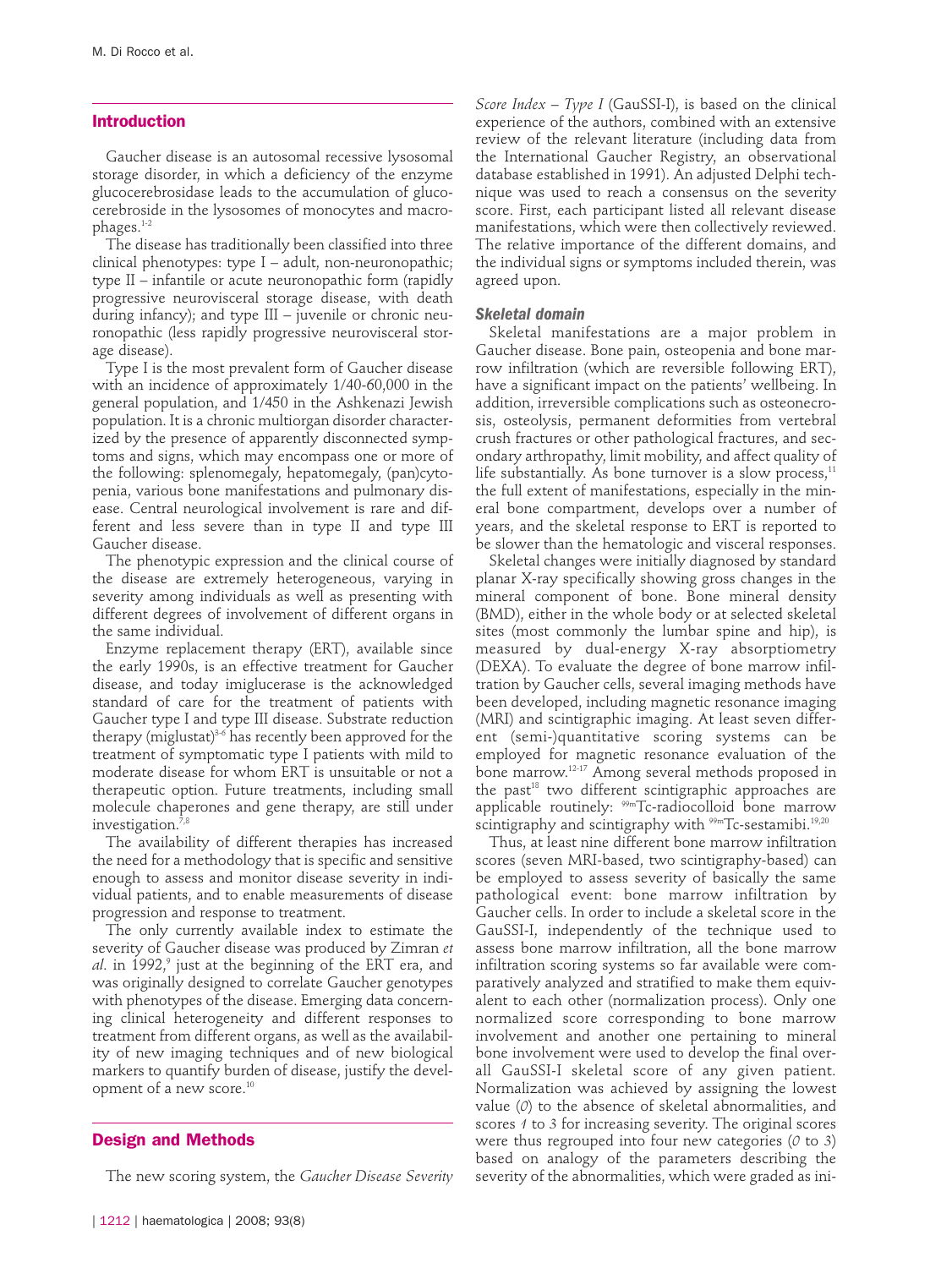#### *Bone marrow infiltration subdomain*

The categorization proposed for normalizing the various bone marrow infiltration scores for the bone marrow component is detailed in Table 1, for both MRI evaluation and scintigraphic evaluation. Preliminary validation of the approach employed for normalization of the various scores of bone marrow infiltration in a group of 44 adult patients with type I Gaucher disease was recently presented for the Vertebra Disc Ratio (VDR) score, for the Terk score, for the bone marrow burden score, for the Spanish MRI score, and for the scintigraphic<sup>99m</sup>Tc-sestamibi score.<sup>21</sup> Scores were blindly and independently assigned by a panel of radiologists expert in Gaucher disease. There was a strong relationship between the scores when analyzing the original data (Chrombach's  $\alpha$  measure of agreement was between 0.82-0.85). Such a relationship was maintained, and in some cases even improved, after normalization of the scores (Chrombach's  $\alpha$  between 0.85-0.87, *p* between 0.0378 and <0.0001).

#### *Bone mineral subdomain*

As for the scoring system developed for marrow infiltration, the rationale for grading bone (mineral) structural changes is based on stratification into four categories: absence of lesions (score *0*), mild abnormalities (grade *1*), abnormalities of intermediate severity (grade *2*), and severe abnormalities (grade *3*) (Table 2).

When measuring BMD with DEXA, for the T-score

Table 1. Equivalence of the new categories of disease severity (*Normalized score*, first column on the left of each panel) proposed for the magnetic resonance evaluation and for scintigraphic evaluation of bone marrow involvement in patients with Gaucher disease.

| Normalized     | Rosenthal          | Dusseldorf | Terk            | VDR         | BMB                |
|----------------|--------------------|------------|-----------------|-------------|--------------------|
|                | score              | score      | score®          | score       | score              |
| 0              | 0                  | 0          | 0               | >2.0        | $0 - 2$            |
| $\mathbf{1}$   | $1-3$              | $1-3$      | 1a/b            | $1.5 - 2.0$ | $3 - 7$            |
| $\overline{2}$ | $4-7$              | $4-6$      | 2a/b            | $1.0 - 1.5$ | $8-12$             |
| 3              | $8 - 11$           | 7-8        | 3a/b            | < 1.0       | $13-16$            |
| Normalized     | <i><b>OCSI</b></i> | S-MRI      | 99mTc-sestamibi |             | 99mTc-radiocolloid |
| score          | fat fraction       | score      | score           |             | score <sup>b</sup> |
| 0              | >0.30              | $0 - 4$    | $0-2$           |             | normal             |
| $\mathbf{1}$   | $0.30 - 0.25$      | $5-10$     | $3-4$           |             | mild               |
| 2              | $0.20 - 0.25$      | $11 - 17$  | $5-6$           |             | moderate           |
| 3              | < 0.20             | 18-24      | 7-8             |             | severe             |

*a The presence of osteonecrosis is not considered in the bone marrow score per se, since it indicates involvement of the bone mineral component rather than the marrow component, which is the primary focus of MRI. b Degree of impairment in the normal scintigraphic pattern. S-MRI: Spanish magnetic resonance index;. VDR: vertebral disk ratio; BMB: bone marrow burden; QCSI: quantative chemical shift index.*

(expressing the relationship with healthy individuals at the peak of BMD) we considered the acknowledged levels of *-1* and *-2.5*, while for the Z-score (expressing the relationship with healthy individuals of the same age) we introduced the *-1.5* threshold level in addition to the conventional *-1* level, to indicate increasing severity in BMD reduction (Table 2).

The presence of osteonecrosis and/or of pathological fractures was also considered in the new score since they contribute to the severity of the disease. The term osteonecrosis includes lesions occurring in the metaphysis/diaphysis of the bone (bone or medullary infarct) and lesions in the epiphysis (*avascular necrosis*). Although MRI cannot evaluate bone changes *per se* (as the mineral content is virtually unresponsive to magnetic field stimulation), it is nevertheless highly sensitive for demonstrating early osteonecrosis. If unrecognized and untreated, osteonecrosis can progress to cortical collapse and degenerative joint disease, with consequent increase in pain and disability and need for joint replacement. Avascular necrosis, probably the most clinically significant and disabling skeletal manifestation of Gaucher disease, affects predominantly the femoral head and the proximal humerus and frequently follows one or more bone crises. Both osteopenia and osteonecrosis appear to predispose patients to pathological fractures, and the most affected sites are the vertebral bodies (causing vertebral collapse) and the long bones. The GauSSI-I takes into account the presence of medullary infarcts (score *1*), avascular necrosis (score *3*) and disabling necrosis requiring arthroplasty (score *4*) as damage indicators and prognostic factors with a profound impact on the quality of life of patients with Gaucher disease. The GauSSI-I assigns additional points (score *2*) when bone fractures are present (Table 3).

|  | Table 2. Equivalence of the new categories of disease severity. |  |  |  |  |  |  |  |
|--|-----------------------------------------------------------------|--|--|--|--|--|--|--|
|--|-----------------------------------------------------------------|--|--|--|--|--|--|--|

| Normalized<br>score                      | Hermann's<br>x-ray score                                    | Z-score                                                | <b>DEXA BMD</b><br>T-score                           |  |
|------------------------------------------|-------------------------------------------------------------|--------------------------------------------------------|------------------------------------------------------|--|
| 0<br>$\mathbf{1}$<br>$\overline{a}$<br>3 | 0<br>$\mathbf{1}$<br>$2 - 3$<br>$4-5$                       | 1 < Z < 0<br>$0 < Z < -1$<br>$-1 < Z < -1.5$<br>Z<-1.5 | T>0<br>$0 < T < -1$<br>$-1 < T < -2.5$<br>$T < -2.5$ |  |
| Additional<br>score                      | <b>Osteonecrosis</b>                                        |                                                        |                                                      |  |
| 0<br>$\frac{1}{2}$                       | none<br>medullary infarction<br>osteonecrosis<br>prosthesis |                                                        |                                                      |  |
| Additional<br>score                      | Pathological<br>fractures                                   |                                                        |                                                      |  |
| 0<br>$\overline{2}$                      | absent<br>present                                           |                                                        |                                                      |  |

*"Normalized score" (first column on the left) proposed for plain radiographic evaluation ("Hermann's X-ray score"), for DEXA measurements ("DEXA BMD"), in patients with Gaucher disease.*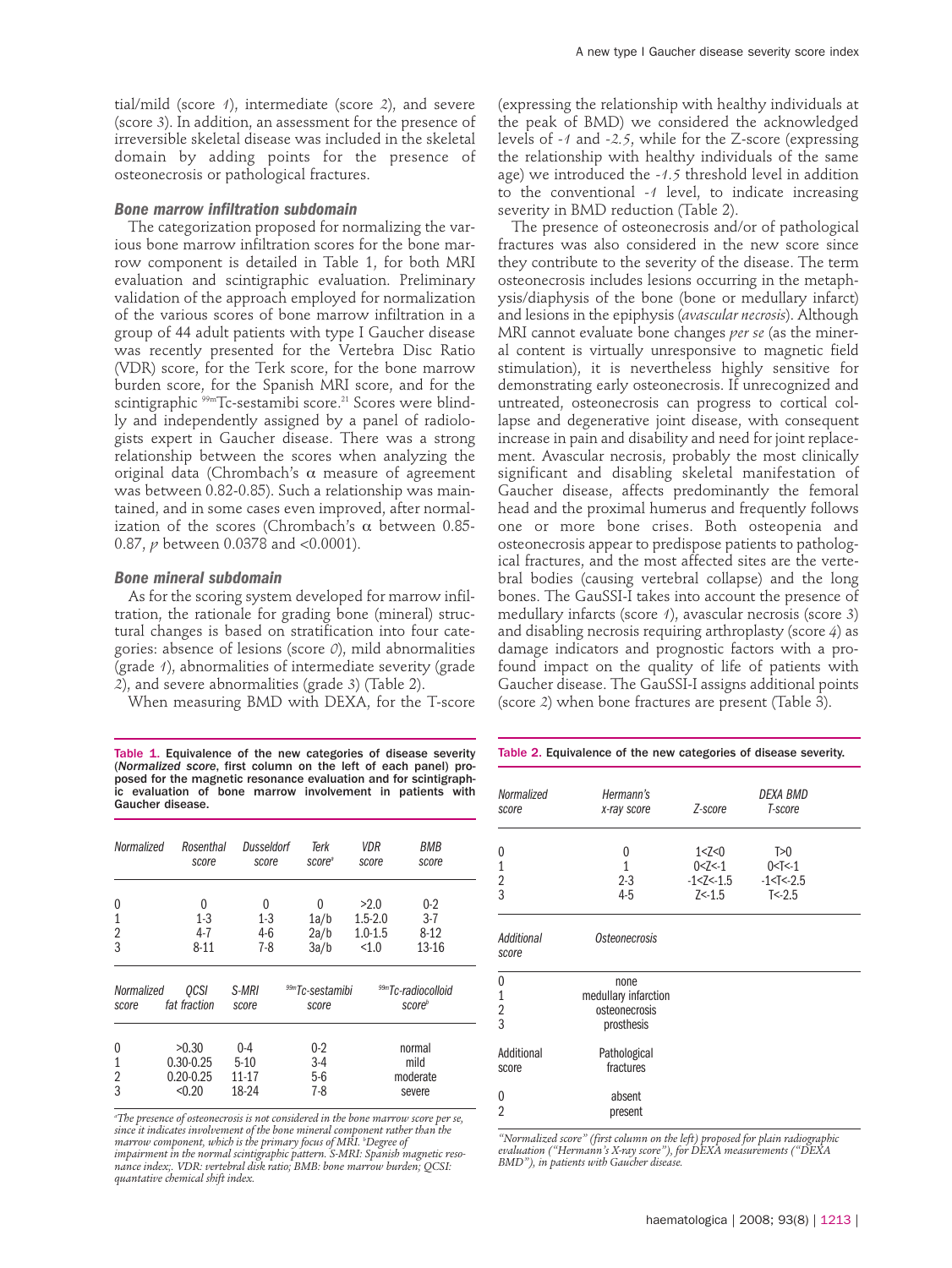#### *Hematologic domain*

Abnormal hematologic parameters are common in Gaucher disease<sup>9</sup> and are used to monitor the natural history of the disease and response to therapy.<sup>22</sup> Hematologic involvement can be quantitative and/or qualitative, affecting the function of blood elements, causing pancytopenia, a bleeding tendency, or immunological disturbances. Pancytopenia in Gaucher disease is a multifactorial event, in particular with regard to anemia and thrombocytopenia. The increased hemorrhagic risk in subjects with moderate thrombocytopenia is often associated with altered platelet function<sup>23</sup> and/or decreased levels of coagulation factors, with a shortening of the prothrombin time and/or a prolonged activated partial thromboplastin time. Gaucher disease patients have an increased risk of infection, presumably because of reduced specific and non-specific chemotactic activity of neutrophil granulocytes.<sup>24</sup> Moreover, chronic stimulation of the immune system from the accumulated glucocerebroside might cause persistent activation of B lymphocytes with consequent hypergammaglobulinemia, which affects about 20% of subjects with Gaucher disease, with an increased risk of developing multiple myeloma.<sup>25</sup> In the GauSSI-I, the hematologic domain scores anemia (score *0*–*3*), thrombocytopenia (score *0*–*3*), leukopenia (score *0*–*3*) and abnormalities of hemostasis (score *0*–*1*) separately. For both leukocyte and platelet counts, *a* indicates nonsplenectomized patients and *b* denotes prior splenectomy. Although cytopenia in a splenectomized patient indicates more severe disease (being the result of reduced production solely), it was agreed that a notation *b* does not translate into an actual increase of the numerical score. Measurement of the bleeding time, using the standardized Ivy technique, allows a combined evaluation of vascular hemostasis and thrombocytic hemostasis and, therefore, of the risk of early bleeding.<sup>26</sup> The normal bleeding time is between 3-8 minutes; therefore, score *0* is assigned to a bleeding time shorter than 8 minutes, and score *1* to any bleeding time longer than 8 minutes (Table 3).

# *Biomarker domain*

Although serum levels of several biological markers have been used to evaluate the severity and progression of Gaucher disease, as well as the efficacy of therapy, chitotriosidase and CCL18/PARC (pulmonary activated-related chemokine) are currently the two most widely acknowledged reliable biomarkers.<sup>27</sup>

Chitotriosidase activity in serum can increase 100- 4,000-fold over the normal values in Gaucher disease, and is reduced by therapy. However, 5-6% of the general population are homozygous for a chitotriosidase gene mutation causing complete deficiency of the enzyme activity, while approximately 35% of the general population are heterozygous for the mutation. $28$ Chitotriosidase measurements are unreliable in these situations. The serum levels of chemokine CCL18/PARC, which are not affected by any known genetic abnormality, are increased 10-40 fold over the normal levels in Gaucher disease and decrease during therapy with a pattern similar to that of chitotriosi-

# Table 3. GauSSI-I.

| Bone marrow infiltration (based on either MRI or scintigraphic                                 | Skeletal domain                                  |
|------------------------------------------------------------------------------------------------|--------------------------------------------------|
| evaluation, see Table 1)<br>absent/minimal                                                     | 0                                                |
| mild                                                                                           | 1                                                |
| intermediate<br>severe                                                                         | 2<br>3                                           |
| Impairment of mineral component (based on either DEXA<br>or Hermann's X-ray, see Table 2)      |                                                  |
| absent/minimal<br>mild                                                                         | 0<br>1                                           |
| intermediate                                                                                   | 2                                                |
| severe<br>Osteonecrosis                                                                        | 3                                                |
| none                                                                                           | 0                                                |
| medullary infarction<br>osteonecrosis                                                          | 1<br>$\overline{2}$                              |
| prosthesis                                                                                     | 3                                                |
| Pathological fractures<br>absent                                                               | 0                                                |
| reported                                                                                       | $\overline{2}$                                   |
|                                                                                                | Hematological domain                             |
| Hemoglobin concentration                                                                       |                                                  |
| $> 12$ g/dL (male) $> 11.5$ (female)<br>between 10-12 g/dL                                     | 0<br>1                                           |
| between 8-9.9 g/dL                                                                             | 2                                                |
| $<$ 8 g/dL*<br>(*) or need for blood transfusion                                               | 3                                                |
| White blood cell count                                                                         |                                                  |
| >4×10°/L                                                                                       | 0                                                |
| between $2.5 - 4 \times 10^9$ /L<br>$< 2.5 \times 10^9 / L$                                    | 1a/b<br>2a/b                                     |
| $<$ 1.9 $\times$ 10 $^{\circ}$ /L                                                              | 3a/b                                             |
| Platelet count<br>$>150\times10^{\circ}$ L                                                     | 0                                                |
| between 101-150×10 <sup>9</sup> /L                                                             | 1a/b                                             |
| between $60-100\times10^9$ /L<br>$< 60 \times 10^9 / L$                                        | 2a/b<br>3a/b                                     |
| <b>Bleeding time</b>                                                                           |                                                  |
| $< 8$ min<br>$> 8$ min                                                                         | 0<br>$\mathbf{1}$                                |
|                                                                                                | <b>Biomarker domain</b>                          |
| Serum chitotriosidase or CCL18<br>Chitotriosidase < 600 nmol/mL $\times$ h                     | score 0                                          |
| Chitotriosidase 600-4,000 nmol/mL $\times$ h                                                   | score 1                                          |
| Chitotriosidase 4,001-15,000 nmol/mL $\times$ h<br>Chitotriosidase > 15,000 nmol/mL $\times$ h | score 2<br>score 3                               |
| CCL18 <72 ng/mL                                                                                | score 0                                          |
| CCL18 72-236 ng/mL<br>CCL18 237-1000 ng/mL                                                     | score 1<br>score 2                               |
| CCL18 > 1000 ng/mL                                                                             | score 3                                          |
|                                                                                                | Visceral domain                                  |
| Spleen<br>no MR/US lesions                                                                     | 0                                                |
| MR/US lesions                                                                                  | 3 (as defined in text)                           |
| no splenectomy<br>splenectomy                                                                  | 0<br>2                                           |
| volume $<$ 5 N                                                                                 | 0                                                |
| between 5-9 N<br>between 10-15 N                                                               | 1<br>$\overline{2}$                              |
| volume >15 N                                                                                   | 3                                                |
| Liver                                                                                          |                                                  |
| no hepatic disease<br>hepatic disease                                                          | 0 (as defined in text)<br>3 (as defined in text) |
| volume $<$ 1.25 N<br>between 1.25-2.5 N                                                        | 0<br>1                                           |
| volume >2.5 N                                                                                  | 2                                                |
| Pulmonary hypertension                                                                         | Lung domain                                      |
| absent                                                                                         | 0                                                |
| moderate<br>severe                                                                             | $\mathbf{1}$<br>$\overline{2}$                   |
| <b>Respiratory failure</b>                                                                     |                                                  |
| absent                                                                                         | 0                                                |
| moderate<br>severe                                                                             | 1<br>$\overline{2}$                              |
|                                                                                                | Neurological domain                              |
| No signs/symptoms                                                                              | 0                                                |
| Peripheral neuropathy<br>Parkinson's disease/parkinsonism                                      | 1<br>3                                           |
|                                                                                                |                                                  |

*MRI: magnetic resonance; US: ultrasound; N: normal.*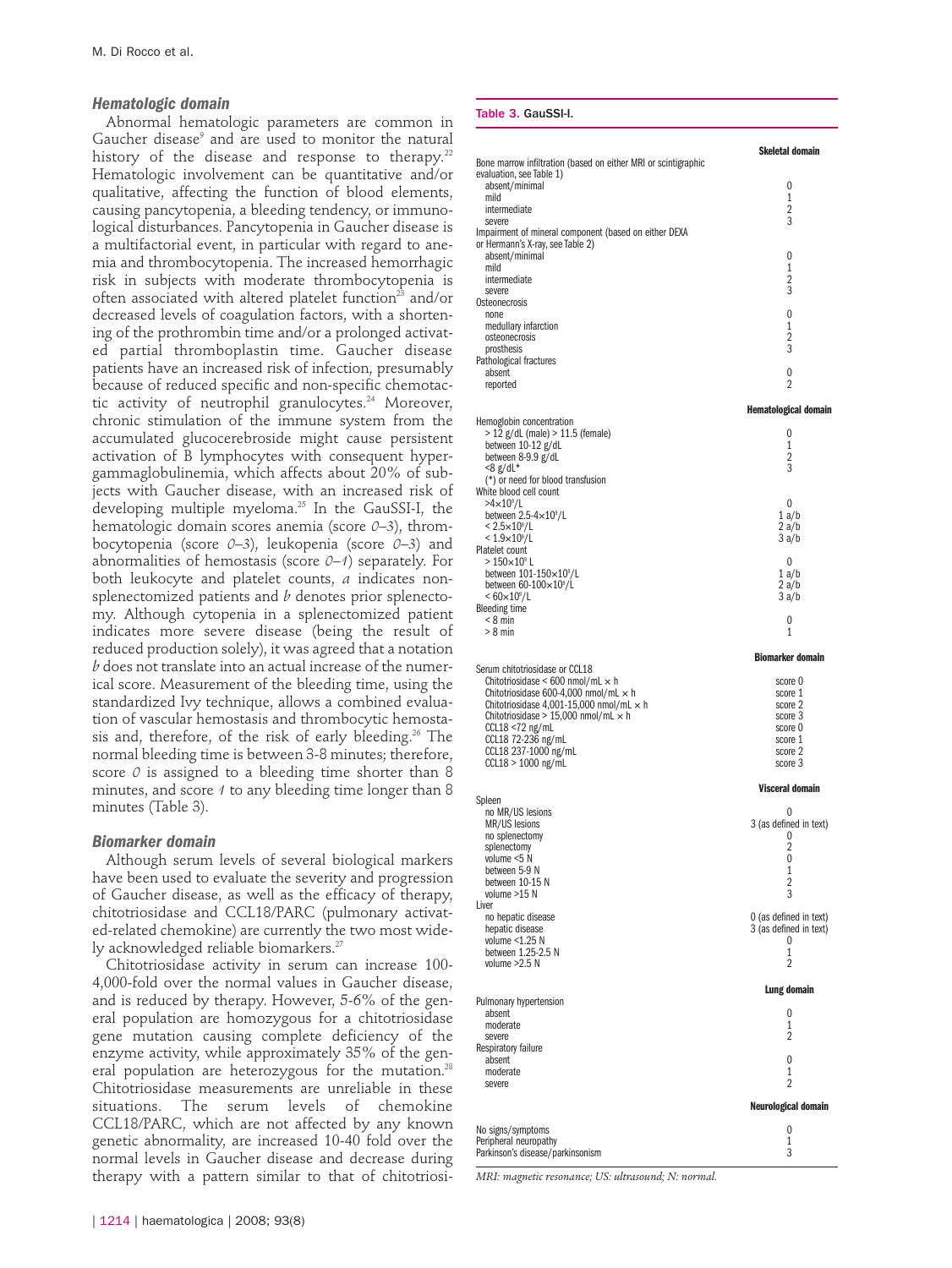dase.29 The normal serum activity of chitotriosidase is 4- 76 nmol/mL/hour, while in the Gaucher population levels in the 300-65,000 nmol/mL/hour range have been described. The normal serum levels of CCL18 are between 10-72 ng/mL, and in the Gaucher population a range of 237-2285 ng/mL (with a median of 948 ng/mL) has been reported. Only one biomarker (either chitotriosidase or CCL18/PARC) is employed in the GauSSI-I and chitotriosidase is used only after exclusion of homozygous or heterozygous mutations (Table 3).

#### *Visceral domain*

According to the Gaucher Registry, hepatosplenomegaly at diagnosis is very common.<sup>30</sup> Organ volumes should be measured by quantitative imaging (preferably MRI, otherwise computed tomography [CT] or ultrasound when MRI is not available), not merely by physical examination. Volumetric CT and MRI are both more accurate than conventional two-dimensional ultrasound, particularly when applied to irregularily shaped or large organs.<sup>31-33</sup> MRI has greater sensitivity and specificity than CT or ultrasound for the study of parenchyma, especially for detecting focal lesions in the liver and spleen. Abdominal thin-slice axial images are used to calculate visceral volumes with great accuracy.

Splenomegaly is defined as a splenic mass greater than the normal 0.2% of total body weight in kilograms. In untreated Gaucher disease spleen size can reach 100-times the normal volume. The most reliable methods to assess spleen enlargement are CT and MRI, which allow evaluation of the volume in milliliters (the normal volume being about 150 mL in an adult subject of standard body weight). A description of the spleen morphology is also important in the assessment of Gaucher patients, since fibrotic scarring, infarcts and hematologic malignancies can be present (Table 3).

Hepatomegaly is defined as a liver mass greater than 1.25 times the normal 2.5% of total body weight in kilograms, and hepatomegaly >2.5 times normal is a severe risk factor for an untoward outcome of Gaucher disease. Abnormal biochemical tests of liver function require a further diagnostic survey for other concomitant hepatic disease, i.e., viral or toxic hepatitis, autoimmune hepatitis or other metabolic liver disease. GauSSI-I takes into account the degree of hepatomegaly and possible liver pathology related to Gaucher disease, such as hepatic fibrosis and portal hypertension (Table 3).

#### *Lung domain*

Pulmonary disease is a possible complication of type I Gaucher disease, although its incidence and pattern of progression are not yet well established.34 Signs consist of airway obstruction with reduced expiratory flow; reduced lung volume and reduced alveolar-capillary diffusion.35 Lung involvement can be investigated through chest X-ray, pulmonary function tests, high-resolution CT of the chest and oxygen saturation in arterial blood. Pulmonary hypertension is the most severe lung complication in Gaucher patients. Its exact pathophysiology is still debated, but seems mostly linked to prior splenectomy in type 1 Gaucher patients. The GauSSI-I score considers pulmonary involvement only when pulmonary hypertension is present. Accepted criteria are employed, which define pulmonary arterial hypertension in other underlying conditions as well, assuming that the cardiac ejection fraction is normal.

An additional score used in the lung domain is assigned to respiratory failure documented by pulmonary function tests; this score ranges from *0* to *2* and is employed after excluding possible concomitant causes of respiratory failure other than Gaucher disease (Table 3).

#### *Neurological domain*

Although type I Gaucher disease has classically been defined as *chronic non-neuronopathic*, there is growing evidence of a correlation between carriership of one or two mutations for Gaucher disease and parkinsonism or Parkinson's disease.<sup>36,37</sup> Initial oversight of subtle supranuclear gaze palsy in mild type III disease and/or the possible association being linked mainly in Ashkenazi Jewish populations, but not in other populations,<sup>38</sup> may be alternative explanations for the recent epidemiological observations. Reports suggest that peripheral neuropathy may be a late manifestation in Gaucher disease; this has led to a suggestion to assess motor conduction velocity in patients with type I Gaucher disease when peripheral neuropathy is suspected on clinical grounds.39 The GauSSI-I score value proposed for central and peripheral neurological involvement ranges from *0* to *3* (Table 3).

#### *Comparative evauation of GauSSI-I and Zimran SSI*

Study procedures conformed to our institutions' guidelines for human studies and all patients provided informed written consent. We retrospectively examined a total of 53 adult patients with type I Gaucher disease for whom all clinical, biochemical and imaging data were available for about 2 years apart, computing the two scores at two different time-points. Data sets on 30 women and 23 men, with a mean age of 39±15 years (range, 18-85), were available. The average age of the patients when the first symptoms of Gaucher disease appeared and were reason to consult a physician was 14±10 years (range, 2-50), while the average age at the time of diagnosis of Gaucher disease was 23±16 years (range, 2-69). The most common mutation was *N370S* (total of 56/106 alleles), followed by *L444P* (13 alleles).

Twenty-two patients had never received ERT at inclusion for the baseline assessment for this validation, whereas the other 31 patients had already been receiving imiglucerase for a mean of  $21 \pm 12$  months (median 21; range, 3-78), with a mean dose of  $41\pm14$  U/kg body weight per month (median 37; range, 21-60), at the baseline assessment. After the baseline evaluation, all ERT-naive patients also started enzyme treatment. Thus, at the follow-up validation assessment (performed after a mean of 30±17 months, median 24, range 12-86), all 53 patients had been treated with imiglucerase (mean dose 44±16 U/kg body weight per month, median 42, range 20-90).

The first step in the comparative evaluation of the Zimran severity score index (SSI) score and the GauSSI-I, estimating the ability to reflect changes in disease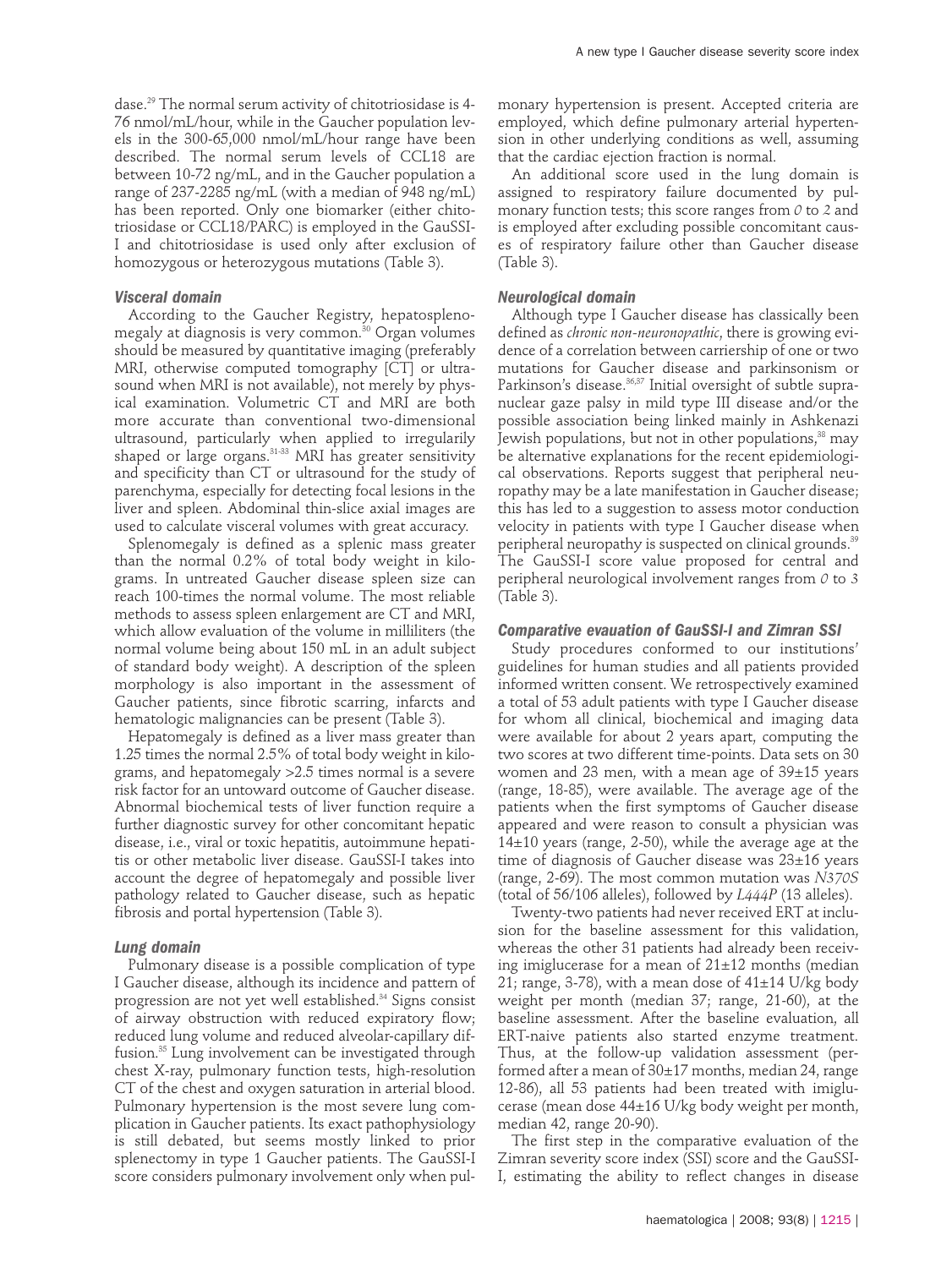severity induced by ERT, was to normalize each set of data to the maximum possible values of the two scores (51 for the Zimran SSI and 42 for the GauSSI-I). Such normalization was performed in order to avoid possible biases in the evaluation of follow-up versus baseline differences in severity scores due to the different scales of the two scoring systems. A new set of data was, therefore, generated, in which each patient's score (both at baseline and at follow-up evaluation) was expressed as a fraction of the possible maximum score (51 in the case of the Zimran SSI and 42 in the case of GauSSI-I). After this normalization, the two scores remained non-parametric, as were the original Zimran score and GauSSI-I values.

# **Results**

The GauSSI-I described in this paper has a maximum of 42 points, distributed over six different domains with unequally weighted parameters:

- skeletal domain (bone marrow infiltration and bone mineral component subdomains) (maximum combined score: *11*);
- hematologic domain (maximum score: *10*);
- biomarker domain (maximum score: *3*);
- visceral domain (maximum score: *11*);
- lung domain (maximum score: *4*);
- neurological domain (maximum score: *3*) (*Table 3*).

This score can only be used in adults since the measurement of bone marrow infiltration is not validated in children.

In comparison with the Zimran score, the weight of hematologic domain involvement was increased by our consensus group whereas the influence of visceral involvement was reduced. The weight of bone involvement, which is one of the most important and debilitating complications of type I Gaucher disease, having a greater impact on quality of life than hematologic and visceral manifestations, was increased from 17% to 27%. The percent weight of neurological involvement was reduced from 39% to 7% because in type I Gaucher disease neurological involvement is rare, still contentious, and less severe than in type II and III disease. A domain for biological markers, reflecting total burden of Gaucher cells or substrate storage, was introduced *de novo*; these parameters were not available when the Zimran score was originally published.

As a general proof of concept, the GauSSI-I was compared with the Zimran SSI score, under the hypothesis that the new score would reflect variations in disease severity induced by treatment more readily than the SSI score.

Spearman's correlation test revealed that in the overall group of 53 patients the two scores were highly correlated with each other both at baseline (R=0.729, *p*<0.00001) and at follow-up (R=0.806, *p*<0.00001). Using Wilcoxon's test, it was demonstrated that both scores measure reductions induced by ERT in the follow-up versus the baseline values very well: the mean normalized SSI score at follow-up (0.135±0.013 SEM) was significantly lower than the corresponding baseline



Figure 1. Plot of the changes in the mean Zimran's severity score index (SSI) and in the new index proposed here (GauSSI-I) versus baseline observed in 53 patients following ERT administered for an average period of 30 months (± SEM bars are also indicated). For the purposes of statistical comparison and analysis, both sets of data (SSI and GauSSI-I) were normalized to the maximun possible score for each index (51 for SSI and 42 for GauSSI-I). While both scores demonstrate highly significant improvement induced by ERT (*p*<0.00001 in both instance), the fractional reduction of the GauSSI-I is significantly greater (almost 2-fold) than that of the SSI  $(0.117 \pm 0.011$  SEM versus  $0.054 \pm 0.006$  SEM, *p*<0.00001). This translates graphically into the slope of the GauSSI-I line being obviously steeper than that of the SSI line.

value (0.189±0.012 SEM, *p*<0.00001), and similarly the mean follow-up normalized GauSSI-I value was significantly lower than the corresponding baseline value (0.150±0.013 SEM versus 0.257±0.015 SEM, *p*<0.00001) (Figure 1).

The final step in the comparison was to test the hypothesis that the GauSSI-I would reflect changes in disease severity induced by ERT more readily than the Zimran SSI score. To this purpose, the distribution of the changes observed in each patient between followup and baseline scores was analyzed for each set of data (Zimran score and GauSSI-I), and these distributions were found to be of a Gaussian-type pattern. The one-tail paired *t* test, employed to compare the reductions in normalized scores induced by ERT between the scores, showed that the mean change from baseline to follow-up observed with the GauSSI-I (0.107±0.010 SEM) was significantly greater (by a factor of almost 2) than the equivalent change observed using the SSI (0.054±0.006 SEM, *p*<0.00001). This result confirms that the GauSSI-I is a more sensitive method than the Zimran score for measuring changes in disease severity caused by therapy.

# **Discussion**

The superiority of GauSSI-I is presumably due to the SSI assigning more weight (almost 55% of maximum total score) to complications of the disease (e.g., splenectomy, fractures, and central nervous system involvement) that will not change with cause-specific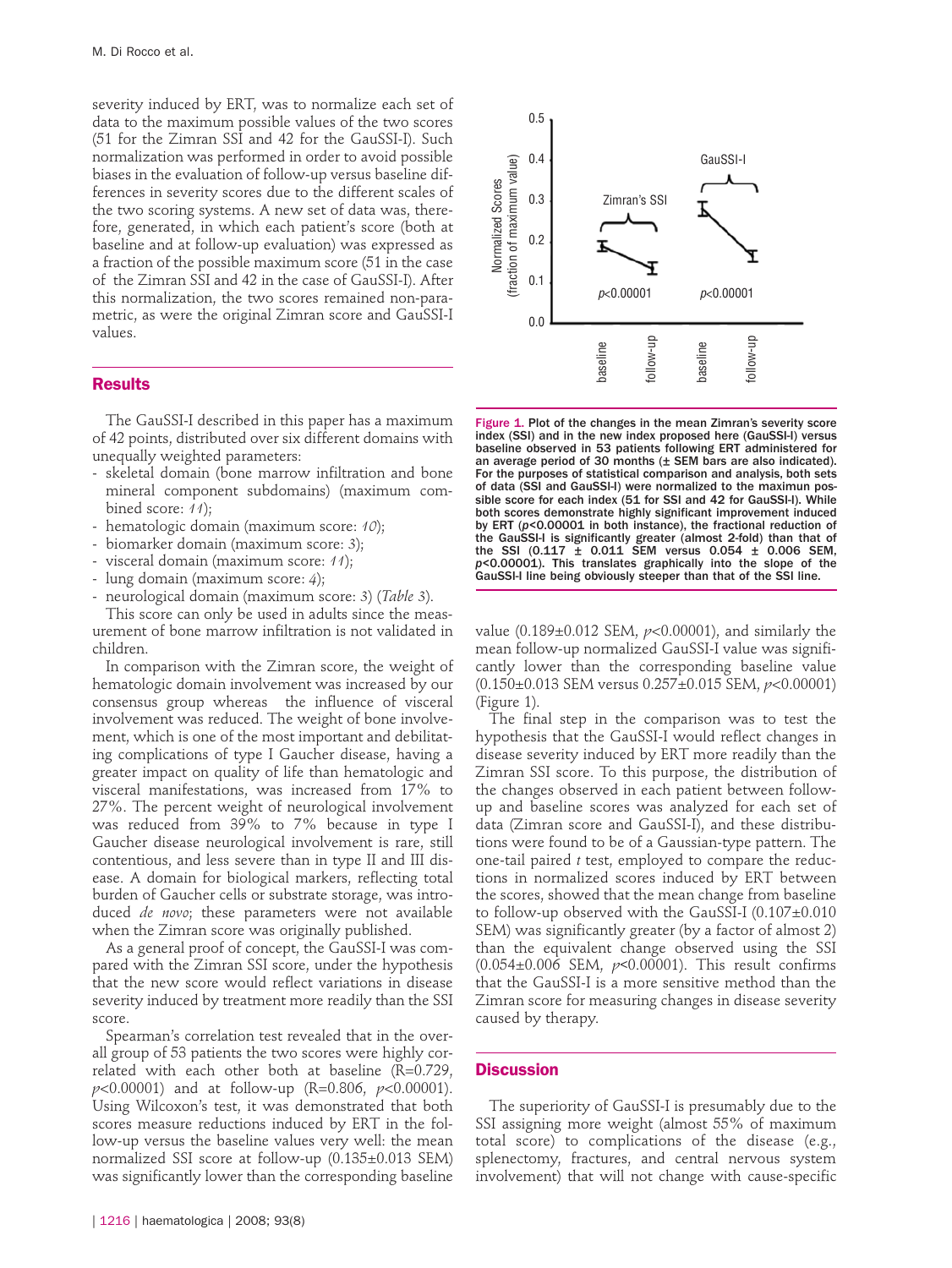therapy. Instead, GauSSI-I assigns only about 19% of the total score to such abnormalities, while the majority of the total index points are assigned to manifestations that are amenable to treatment. Since a validation of the GauSSI-I was beyond the scope of the current study, a limitation of this instrument remains that it is not validated. However a validated Gaucher disease severity scoring tool is not currently available. In future studies GauSSI-I will be validated against established standards for measuring clinical changes, such as the Short Form-36.

If the applicability of GauSSI-I is confirmed by further testing in larger groups of patients, then the accuracy and sensitivity of GauSSI-I may allow its use in the determination of individualized therapeutic regimens. This proposed score may also become a crucial parameter for assessing the efficacy of new therapies for Gaucher disease, such as substrate reduction or molecular chaperones, during clinical trials. The GauSSI-I could also be used as a model for developing similar scores in other lysosomal storage diseases for which effective treatments have or will soon become available.

# **Authorship and Disclosures**

All authors participated in the production of this paper. MDR worked in particular on the skeletal, biomarker and neurological domains; FC on the visceral domain, SL on the hematologic domain, GM on the skeletal domain, MDCi on the hematologic domain and FM on statistical analysis.

MDR, FC, SL, ROB, GM and MDC received financial support from Genzyme Corp. FG and FM declare that they have no conflicts of interest.

#### **References**

- 1. Brady RO, Kanfer JN, Bradley RM, Shapiro D. Demostration of a deficiency of glucocerebrosidase-cleaving enzyme in Gaucher's disease. J Clin Invest 1966;45:1112-5.
- 2. Beutler E, Grabowski GA. Gaucher's disease. In: The Metabolic and Molecular Bases of Inherited Disease, 8th ed. New York: Mc-Graw-Hill 2001:3635-68.
- 3. Elstein D, Hollak C, Aerts JM, van Weely S, Maas M, Cox TM, et al. Sustained therapeutic effects of oral miglustat (Zavesca, N-butyldeoxynojirimycin, OGT 918) in type I Gaucher disease. J Inherit Metab Dis 2004;27:757-66.
- 4. Pastores GM, Weinreb NJ, Aerts H, Andria G, Cox TM, Giralt M, et al. Therapeutic goals in the treatment of Gaucher disease. Semin Hematol<br>2004;41(4 Suppl 5):4-14.
- 5. Giraldo P, Latre P, Alfonso P, Acedo A, Alonso D, Barez A, et al. Shortterm effect of miglustat in every day clinical use in treatment-naive or previously treated patients with type 1 Gaucher's disease. Haematologica 2006;91:703-6.
- 6. Weinreb NJ, Barranger JA, Charrow J, Grabowski GA, Mankin HJ, Mistry P. Guidance on the use of miglustat for treating patients with type 1 Gaucher disease. Am J Hematol 2005;80:223-9.
- 7. Sawkar AR, Cheng WC, Beutler E, Wong CH, Balch WE, Kelly JW. Chemical chaperones increase the cellular activity of N370S beta-glucosidase: a therapeutic strategy for Gaucher disease. Proc Natl Acad Sci USA 2002;99:15428-33.
- 8. Enquist IB, Nilsson E, Ooka A, Mansson JE, Olsson K, Ehinger M, et al. Effective cell and gene therapy in a murine model of Gaucher disease. Proc Natl Acad Sci USA 2006;103: 13819-24.
- 9. Zimran A, Kay A, Gelbart T, Garver P, Thurston D, Saven A, et al. Gaucher disease: clinical, laboratory,

radiologic and genetic features of 53 patients. Medicine 1992;71:337-53.

- 10. Weinreb NJ, Charrow J, Andersson HC, Kaplan P, Kolodny EH, Mistry P, et al. Effectiveness of enzyme replacement therapy in 1028 patients with type 1 Gaucher disease after 2 to 5 years of treatment: a report from the Gaucher Registry. Am J Med 2002;113:112-9.
- 11. Manolagas SC. Birth and death of bone cells: basic regulatory mechanisms and implications for the pathogenesis and treatment of osteoporosis. Endocr Rev 2000;21:115-37.
- 12. Rosenthal DI, Scott JA, Barranger J, Mankin HJ, Saini S, Brady TJ, et al. Evaluation of Gaucher disease using magnetic resonance imaging. J Bone Joint Surg Am 1986;68:802-8.
- 13. Poll LW, Koch JA, vom Dahl S, Willers R, Scherer A, Boerner D, et al. Magnetic resonance imaging of bone marrow changes in Gaucher disease during enzyme replacement therapy: first German long-term results. Skeletal Radiol 2001;9:496-503.
- 14. Terk MR, Dardashti S, Liebman HA. Bone marrow response in treated patients with Gaucher disease: evaluation by T1-weighted magnetic resonance images and correlation with reduction in liver and spleen volume. Skeletal Radiol 2000;29:563-71.
- 15. Vlieger EJ, Maas M, Akkerman EM, Hollak CE, Den Heeten GJ. Vertebra disc ratio as a parameter for bone marrow involvement and its application in Gaucher disease. J Comput Assist Tomogr 2002;26:843-8.
- 16. Maas M, van Kuijk C, Stoker J, Hollak CE, Akkerman EM, Aerts JF, et al. Quantification of bone involvement in Gaucher disease: MR imaging bone marrow burden score as an alternative to Dixon quantitative chemical shift MR imaging--initial experience. Radiology 2003;229:554- 61.
- 17. Poll LW, Koch JA, Willers R, Aerts H, Scherer A, Haussinger D, et al. Correlation of bone marrow response with hematological, biochemical, and visceral responses to

enzyme replacement therapy of nonneuronopathic (type 1) Gaucher disease in 30 adult patients. Blood Cells Mol Dis 2002;28:209-20.

- 18. Mariani G, Erba PA. Radionuclide evaluation of Gaucher disease. In: Futerman T, Zimran A, eds. Gaucher Disease. Boca Raton, Florida: CRC Press 2006:283-315.
- 19. Mariani G, Molea N, La Civita L, Porciello G, Lazzeri E, Ferri C. Scintigraphic findings on 99mTc-MDP, 99mTc-Sestamibi and 99mTc-HMPAO images in Gaucher disease. Eur J Nucl Med 1996;23:466-70.
- 20. Mariani G, Filocamo M, Giona F, Villa G, Amendola A, Erba P, et al. Severity of bone marrow involvement in patients with Gaucher's disease evaluated by scintigraphy with 99mTc-Sestamibi. J Nucl Med 2003; 44:1253-62.
- 21. Mariani G, Perri M, Ortori S, Erba P, Pesella F, Giona F. Assessment of bone marrow infiltration in patients with Gaucher disease by normalized magnetic resonance and 99mTc-Sestamibi scintigraphy [Abstract]. Proc 93rd Annual Meeting Radiological Society North America, Chicago (2007),458.
- 22. Zimran A, Altarescu G, Rudensky B, Abrahamov A, Elstein D. Survey of hematological aspects of Gaucher disease. Hematology 2005;10:151-6.<br>23. Gillis S, Hyam E, Abrahamov A,
- Elstein D, Zimran A. Platelet function abnormalities in Gaucher disease patients. Am J Hematol 1999; 61:103-6.
- 24. Hollak CE, Levi M, Berends F, Aerts JM, van Oers MH. Coagulation abnormalities in type 1 Gaucher disease are due to low grade activation and can be partly restored by enzyme supplementation therapy. Br J Haematol 1997;96:470-6.
- 25. Rosenbloom BE, Weinreb NJ, Zimran A, Kacena KA, Charrow J, Ward E. Gaucher disease and cancer incidence: a study from the Gaucher Registry. Blood 2005;105:4569-72. 26. Ivy AC, Nelson D, Bucher MS. The
- standardization of certain factors in